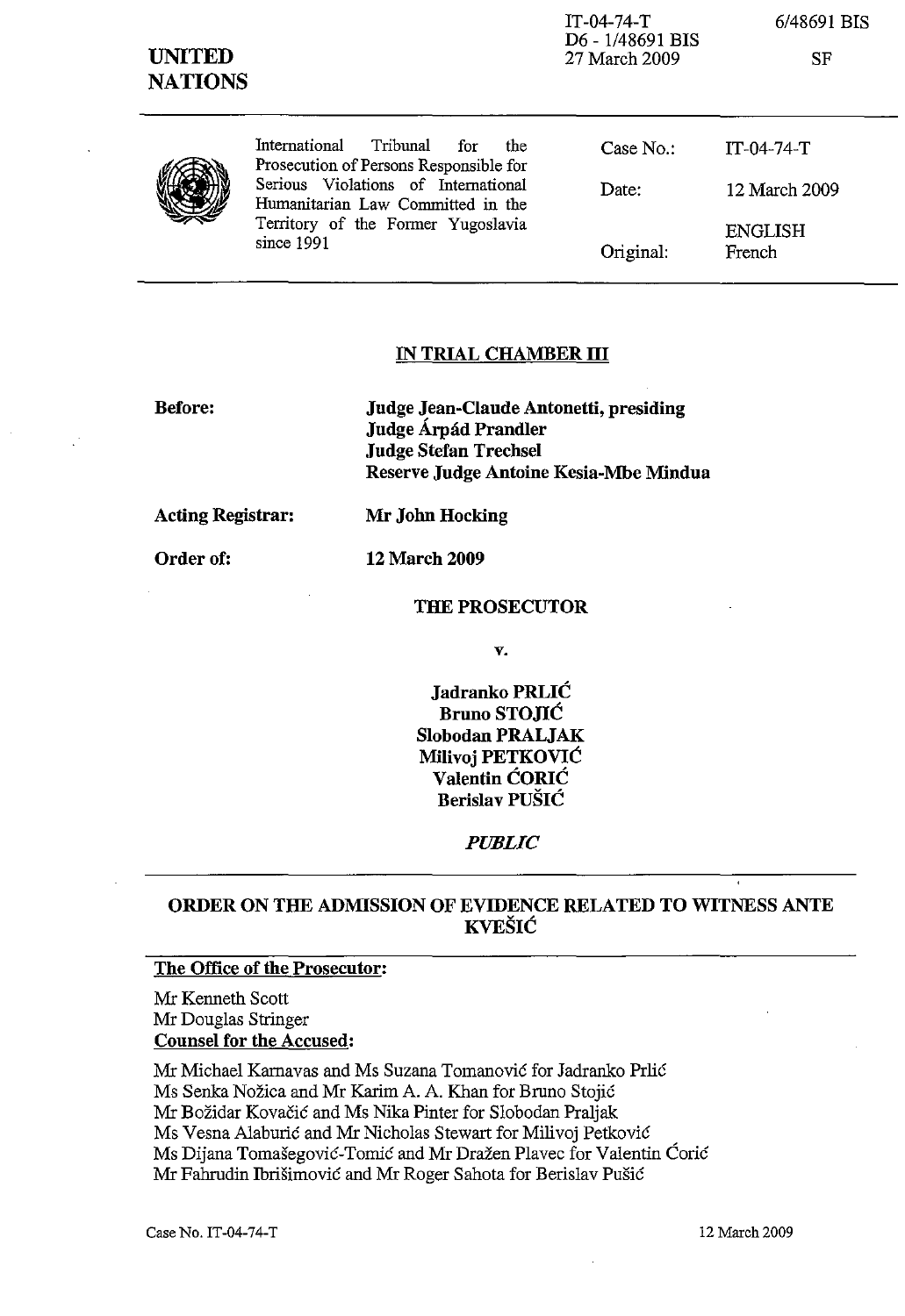**TRIAL CHAMBER ITI** ("Chamber") of the International Tribunal for the Prosecution of Persons Responsible for Serious Violations of International Humanitarian Law Committed in the Territory of the Former Yugoslavia since 1991 ("Tribunal"),

**CONSIDERING** that Counsel for the Accused Stojic ("Stojic Defence") and the Office of the Prosecutor ("Prosecution") requested the admission of  $14<sup>1</sup>$  and  $10<sup>2</sup>$ exhibits, respectively, related to the testimony of Ante Kvesic ("Proposed Exhibits"), who appeared on 25 February 2009,

**CONSIDERING** that the Chamber has examined the objections raised by Counsel for the Accused Pusic ("Pusic Defence") to one of the Proposed Exhibits tendered by the Prosecution, P  $03064$ <sup>3</sup>

**CONSIDERING** furthermore that the Chamber notes that Proposed Exhibit 2D 00566 has already been admitted by the Chamber<sup>4</sup> and that, consequently, the request for admission is moot in this respect,

**CONSIDERING** that the Chamber further notes that page 11 of the BCS version and page 20 of the English version of Proposed Exhibit P 03355 have already been admitted by the Chamber<sup>5</sup> and that, consequently, the request for admission is moot in this respect, $<sup>6</sup>$ </sup>

**CONSIDERING** that the Chamber notes that the English translation of Exhibit 2D 00968, tendered for admission by the Stojic Defence, is incomplete in that the remarks *otisao* and *ponovo primljen( a)* affixed beside the names of certain individuals on this list, are absent from the English translation of this exhibit uploaded onto *ecourt,* even though the Stojic Defence examined to Witness Ante Kvesic on the meaning of these remarks,

 $1$  IC 00933.

<sup>&</sup>lt;sup>2</sup> IC 00934.

 $3$  IC 00936

<sup>&</sup>lt;sup>4</sup> Order to Admit Evidence Regarding Witness Andrew Pringle dated 29 November 2007.

<sup>5</sup> Order to Admit Evidence Regarding Witness Stipe Buljan of 10 March 2009.

<sup>&</sup>lt;sup>6</sup> Reference to the ecourt page numbers of the document.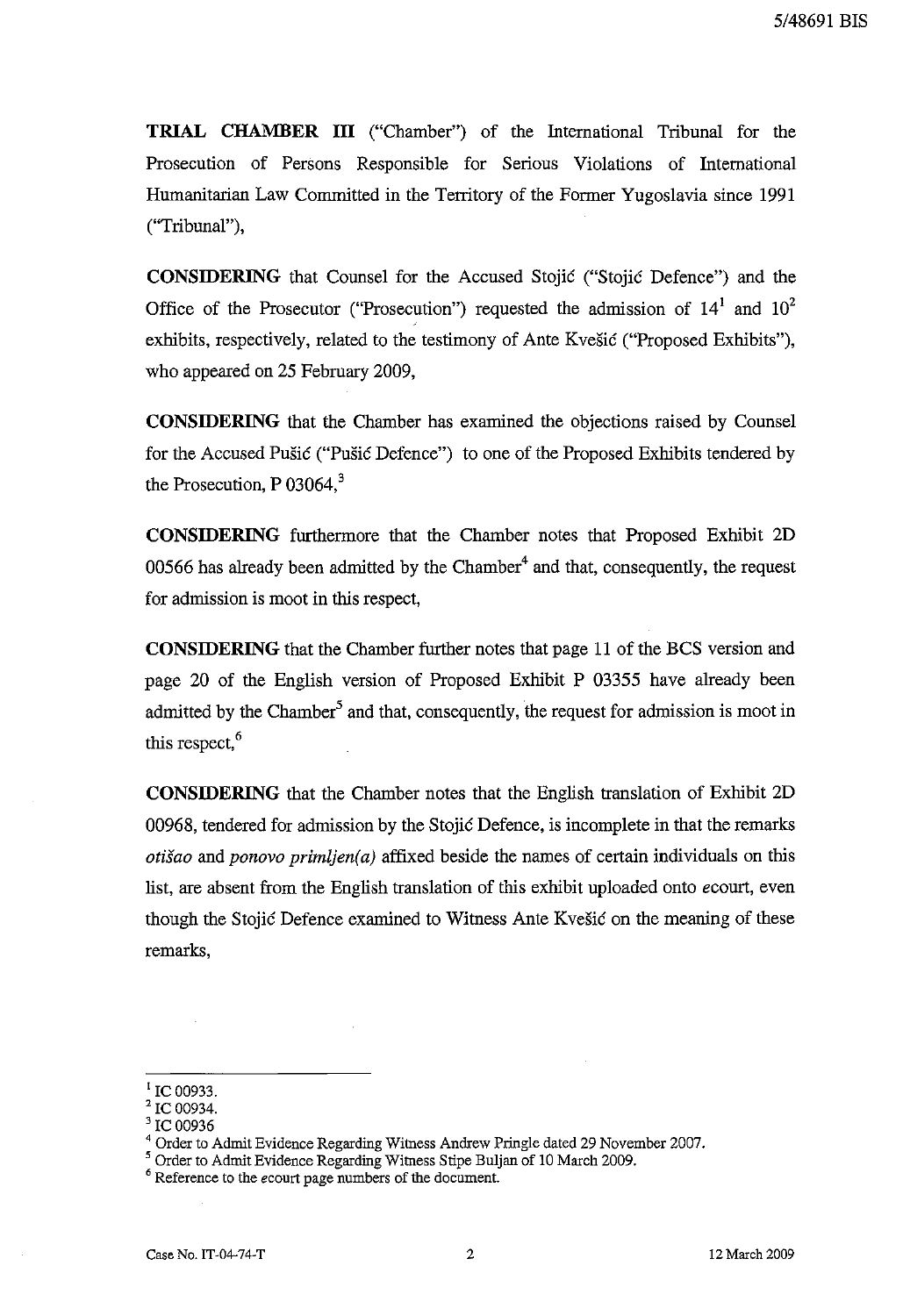**CONSIDERING** that the Chamber nonetheless deems that Exhibit 2D 00968 should be admitted, although it orders the Stojic Defence to file a full English translation of this exhibit and to upload it onto *ecourt,* 

**CONSIDERING** that the Chamber has examined each of the Proposed Exhibits on the basis of the admissibility criteria set out in its Decision on the Admission of Evidence of 13 July 2006 ("Decision of 13 July 2006") and in the Decision Adopting Guidelines for the Presentation of Defence Evidence rendered by the Chamber on 24 April 2008 ("Decision of 24 April 2008"), $^7$ 

**CONSIDERING** that the Chamber decides to admit into evidence the Proposed Exhibits indicated "Admitted" in the Annex attached to this Decision since they were put to Witness Ante Kvesic and present sufficient indicia of relevance, probative value and reliability,

**CONSIDERING** that the Chamber decides not to admit into evidence the Proposed Exhibits marked "Not admitted" in the Annex attached to this Decision, since they fail to comply with the requirements of the Decisions of 13 July 2006 and 24 April 2008, for the reasons set out in the Annex attached to this decision,

#### **FOR THE FOREGOING REASONS,**

**PURSUANT TO** Rules 54 and 89 of the Rules of Procedure and Evidence,

**PARTIALLY GRANTS** the requests for admission of the Stojic Defence and the Prosecution,

**DECIDES** that there is cause to admit into evidence the Proposed Exhibits indicated "Admitted" in the Annex attached to this Decision,

 $7$  Guideline 8 on the admission of documentary evidence through a witness.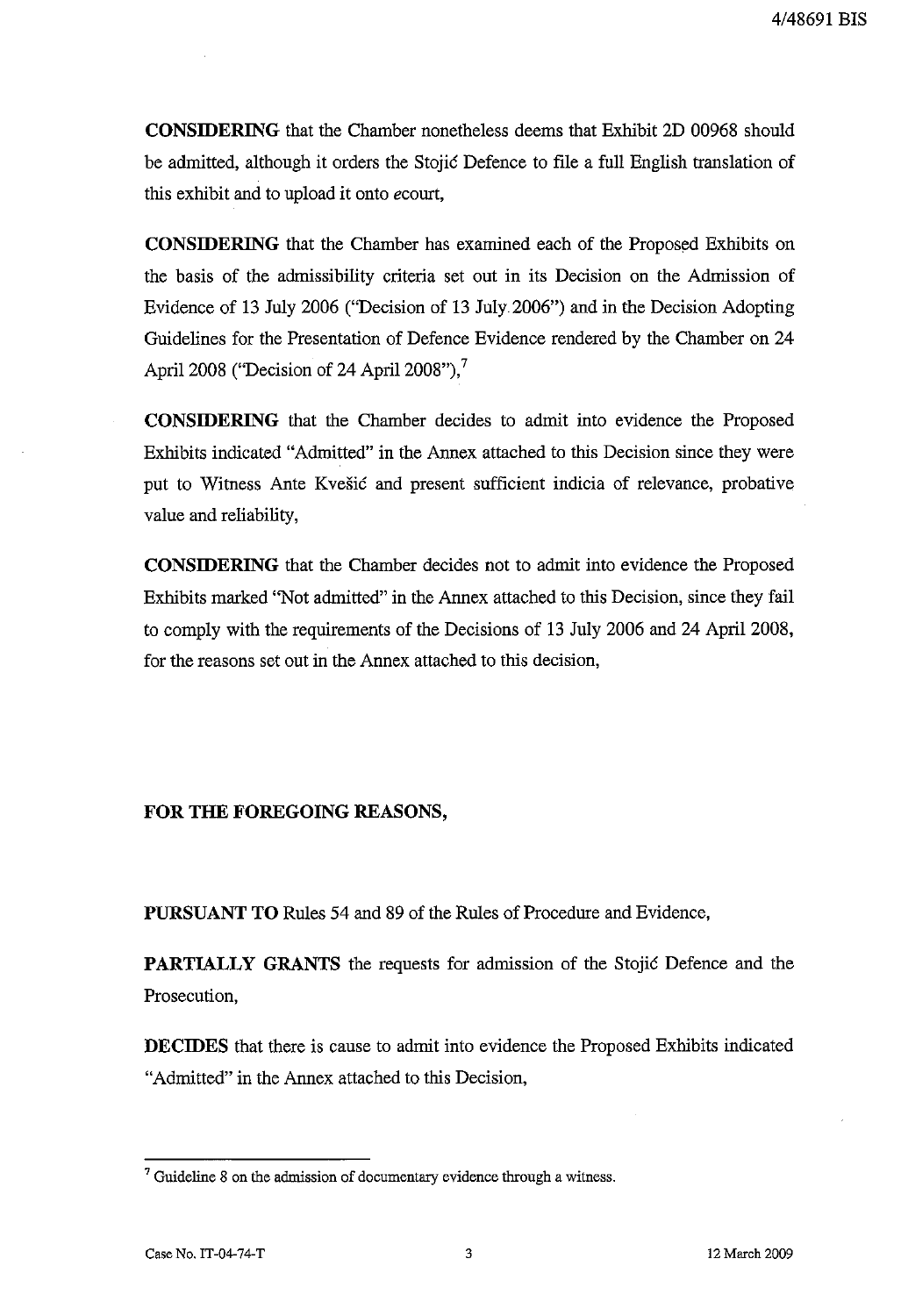**ORDERS** the Stojic Defence to file and upload onto *ecourt* a full English translation of Exhibit 2D 00968 for the reasons set out in this order,

**DISMISSES AS MOOT** the Prosecution's request as it relates to Proposed Exhibit 2D 00566 and the requests of the Prosecution and the Stojic Defence as they relate to page 11 of the BCS version and page 20 of the English version of Proposed Exhibit P 03355, forthe reasons set out in the Annex attached to this decision,

**DENIES** in all other respects the requests for admission of the Proposed Exhibits from the Stojic Defence and the Prosecution for the reasons set out in the Annex attached to this Decision,

Done in English and in French, the French version being authoritative.

/signed/

Jean-Claude Antonetti

Presiding Judge

Done this twelfth day of March 2009

At The Hague

The Netherlands

**[Seal of the Tribunal]**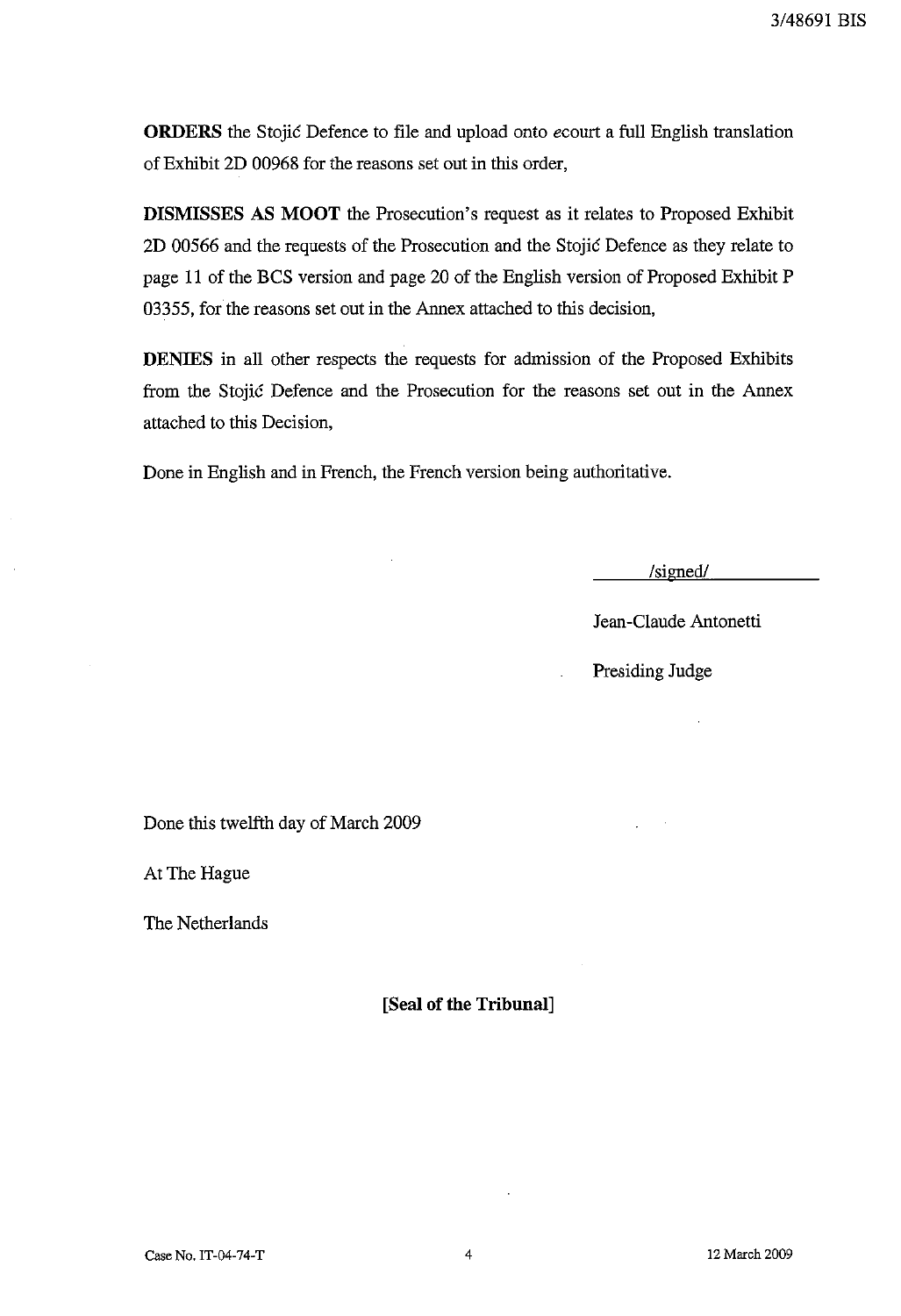# **Annex**

| <b>Exhibit Number</b> | <b>Party Proposing</b>  | <b>Admitted/Not</b>            |
|-----------------------|-------------------------|--------------------------------|
| (preferably in        | <b>Admission of the</b> | admitted/Marked for            |
| numerical order)      | <b>Exhibits</b>         | <b>Identification (MFI)</b>    |
| 2D 00303              | Stojić Defence          | Not admitted (Reason: the      |
|                       |                         | document is not on the Stojić  |
|                       |                         | Defence 65 ter List)           |
| 2D 00328              | Stojić Defence          | Admitted                       |
| 2D 00602              | Stojić Defence          | Admitted (List of names:       |
|                       |                         | register of patients at the    |
|                       |                         | Department of                  |
|                       |                         | Neuropsychiatry of the         |
|                       |                         | Mostar Hospital, 31 August     |
|                       |                         | 1994 - 14 March 1995)          |
| 2D 00603              | Stojić Defence          | Admitted (List of names:       |
|                       |                         | register of patients at the    |
|                       |                         | Department of                  |
|                       |                         | Neuropsychiatry of the         |
|                       |                         | Mostar Hospital from12         |
|                       |                         | March 1993 to 12 April         |
|                       |                         | 1995)                          |
| 2D 00964              | Stojić                  | Admitted                       |
|                       | Defence/Prosecution     |                                |
| 2D 00965              | Stojić                  | Admitted                       |
|                       | Defence/Prosecution     |                                |
| 2D 00966              | Stojić Defence          | Admitted                       |
| 2D 00967              | Stojić Defence          | Admitted                       |
| 2D 00968              | Stojić Defence          | Admitted                       |
| 2D 00971              | Stojić Defence          | Admitted                       |
| 2D 02018              | Stojić Defence          | Admitted                       |
| 2D 02019              | Stojić Defence          | Not admitted (Reason: the      |
|                       |                         | document is not on the Stojić  |
|                       |                         | Defence 65 ter List)           |
| P 02253               | Stojić Defence          | Admitted                       |
| P 03355               | Stojić                  | Moot in respect of page 11     |
|                       | Defence/Prosecution     | of the BCS version and page    |
|                       |                         | 20 of the English version      |
|                       |                         | (Reason: already admitted by   |
|                       |                         | the Order to Admit Evidence    |
|                       |                         | Related to Witness Stipe       |
|                       |                         | Buljan dated 10 March          |
|                       |                         | 2009)                          |
|                       |                         |                                |
|                       |                         | Not admitted in all other      |
|                       |                         | respects (Reason: Neither the  |
|                       |                         | Stojić Defence nor the         |
|                       |                         | Prosecution specified in their |